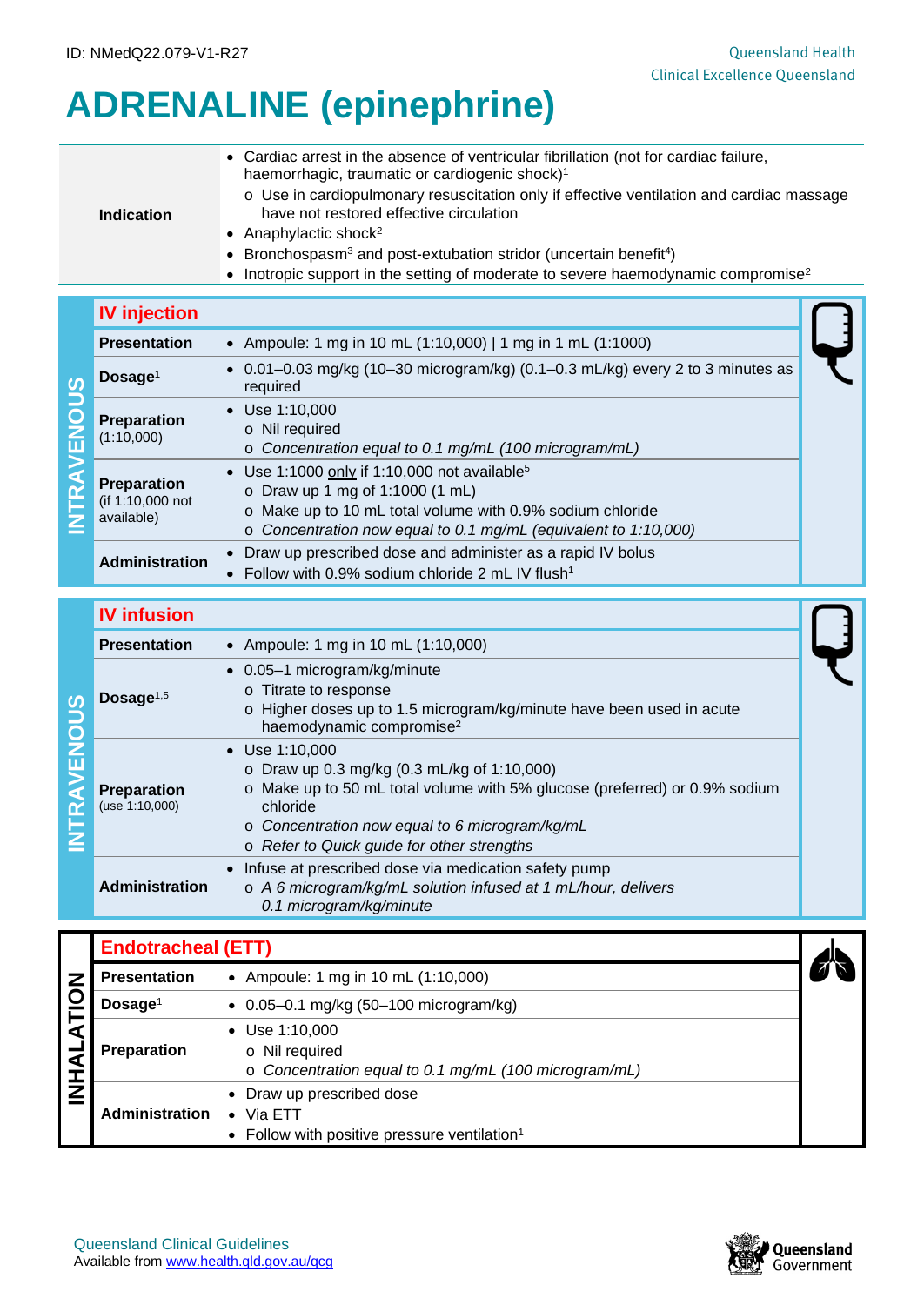|                                                                                                                            | <b>Nebuliser</b>                                                                                                                                                                                                                                                       |                                                                                                                                                                                                                                                                                                                                                                                                                                                                                                                                                                                                                                                                                                                                                                                                                                                                                                                                                                                                                                                                                                                                                                                                                                                                                                                                                                                                                                                                                                                                                                        |  |  |  |  |  |
|----------------------------------------------------------------------------------------------------------------------------|------------------------------------------------------------------------------------------------------------------------------------------------------------------------------------------------------------------------------------------------------------------------|------------------------------------------------------------------------------------------------------------------------------------------------------------------------------------------------------------------------------------------------------------------------------------------------------------------------------------------------------------------------------------------------------------------------------------------------------------------------------------------------------------------------------------------------------------------------------------------------------------------------------------------------------------------------------------------------------------------------------------------------------------------------------------------------------------------------------------------------------------------------------------------------------------------------------------------------------------------------------------------------------------------------------------------------------------------------------------------------------------------------------------------------------------------------------------------------------------------------------------------------------------------------------------------------------------------------------------------------------------------------------------------------------------------------------------------------------------------------------------------------------------------------------------------------------------------------|--|--|--|--|--|
|                                                                                                                            | <b>Presentation</b>                                                                                                                                                                                                                                                    | • Ampoule: 1 mg in 1 mL (1:1000)                                                                                                                                                                                                                                                                                                                                                                                                                                                                                                                                                                                                                                                                                                                                                                                                                                                                                                                                                                                                                                                                                                                                                                                                                                                                                                                                                                                                                                                                                                                                       |  |  |  |  |  |
| <b>INHALATION</b>                                                                                                          | Dosage <sup>6</sup>                                                                                                                                                                                                                                                    | $\bullet$ 0.5 mg/kg (0.5 mL/kg of 1:1000) every 4 to 6 hours                                                                                                                                                                                                                                                                                                                                                                                                                                                                                                                                                                                                                                                                                                                                                                                                                                                                                                                                                                                                                                                                                                                                                                                                                                                                                                                                                                                                                                                                                                           |  |  |  |  |  |
|                                                                                                                            |                                                                                                                                                                                                                                                                        |                                                                                                                                                                                                                                                                                                                                                                                                                                                                                                                                                                                                                                                                                                                                                                                                                                                                                                                                                                                                                                                                                                                                                                                                                                                                                                                                                                                                                                                                                                                                                                        |  |  |  |  |  |
|                                                                                                                            | Preparation <sup>2</sup>                                                                                                                                                                                                                                               | • Use 1:1000<br>o Draw up the prescribed dose                                                                                                                                                                                                                                                                                                                                                                                                                                                                                                                                                                                                                                                                                                                                                                                                                                                                                                                                                                                                                                                                                                                                                                                                                                                                                                                                                                                                                                                                                                                          |  |  |  |  |  |
|                                                                                                                            |                                                                                                                                                                                                                                                                        | o Make up to 2 mL total volume with 0.9% sodium chloride                                                                                                                                                                                                                                                                                                                                                                                                                                                                                                                                                                                                                                                                                                                                                                                                                                                                                                                                                                                                                                                                                                                                                                                                                                                                                                                                                                                                                                                                                                               |  |  |  |  |  |
|                                                                                                                            | <b>Administration</b>                                                                                                                                                                                                                                                  | • Via nebuliser mask with oxygen flow at around 4 L/minute                                                                                                                                                                                                                                                                                                                                                                                                                                                                                                                                                                                                                                                                                                                                                                                                                                                                                                                                                                                                                                                                                                                                                                                                                                                                                                                                                                                                                                                                                                             |  |  |  |  |  |
|                                                                                                                            |                                                                                                                                                                                                                                                                        | • For resuscitation                                                                                                                                                                                                                                                                                                                                                                                                                                                                                                                                                                                                                                                                                                                                                                                                                                                                                                                                                                                                                                                                                                                                                                                                                                                                                                                                                                                                                                                                                                                                                    |  |  |  |  |  |
|                                                                                                                            | <b>Special</b><br>considerations                                                                                                                                                                                                                                       | o Refer to Queensland Clinical Guideline: Neonatal resuscitation <sup>7</sup><br>o UVC or PVL preferred<br>o Intraosseous may be an alternative route, dependent on local capabilities<br>o ETT if vascular access cannot be obtained<br>• For infusion<br>o Ensure centrally placed catheters are well positioned (i.e. UVC is past the ductus<br>venosus)<br>o Use a dedicated IV line or Y site to avoid accidental bolus <sup>8</sup><br>$\circ$ Giving other drugs via Y-site may change the infusion rate of adrenaline (epinephrine) <sup>8</sup><br>o Do not stop infusion suddenly; gradually reduce dose <sup>8</sup><br>o Low stiction (static friction) syringe recommended. Do not delay treatment if<br>unavailable<br>• Current gestational age is the same as post-menstrual age (PMA)                                                                                                                                                                                                                                                                                                                                                                                                                                                                                                                                                                                                                                                                                                                                                                 |  |  |  |  |  |
|                                                                                                                            | • If IV route, continuous cardiac monitoring <sup>8</sup> , BP <sup>5</sup> , oxygen saturation <sup>5</sup><br><b>Monitoring</b><br>• Urinary output <sup>5</sup> , peripheral perfusion<br>• Extravasation risk; may cause local ischaemia and necrosis <sup>8</sup> |                                                                                                                                                                                                                                                                                                                                                                                                                                                                                                                                                                                                                                                                                                                                                                                                                                                                                                                                                                                                                                                                                                                                                                                                                                                                                                                                                                                                                                                                                                                                                                        |  |  |  |  |  |
| infusion rates)<br>$\bullet$ Y site<br><b>Compatibility</b><br>sodium nitroprusside <sup>8</sup> , tobramycin <sup>8</sup> |                                                                                                                                                                                                                                                                        | • Fluids (limited compatibility and stability data/references although used in clinical<br>practice. Inspect solutions for signs of incompatibility)<br>$\circ$ 5% glucose <sup>8</sup> (preferred solution as protects against oxidation <sup>1</sup> ), 0.9% sodium chloride <sup>8</sup> ,<br>10% glucose <sup>8</sup> (avoid unless concerns with BGL maintenance due to severely restricted<br>$\circ$ Amikacin <sup>8</sup> , amiodarone <sup>8</sup> , atracurium <sup>8</sup> , cefazolin <sup>8</sup> , cefoxitin <sup>8</sup> , cefotaxime <sup>8</sup> , ceftazidime <sup>8</sup> ,<br>ceftriaxone <sup>8</sup> , clindamycin <sup>8</sup> , dexamethasone <sup>8</sup> , dobutamine <sup>8</sup> , dopamine <sup>8</sup> , esmolol <sup>8</sup> ,<br>fentanyl <sup>8</sup> , fluconazole <sup>8</sup> , gentamicin <sup>8</sup> , glyceryl trinitrate <sup>8</sup> , heparin sodium <sup>8</sup> , lidocaine <sup>8</sup><br>magnesium sulfate <sup>8</sup> , methylprednisolone sodium succinate <sup>8</sup> metoclopromide <sup>8</sup> ,<br>midazolam <sup>8</sup> , milrinone <sup>8</sup> , morphine sulfate <sup>8</sup> , phenylephrine <sup>8</sup> , potassium chloride <sup>8</sup> ,<br>Product information for adrenaline (epinephrine) acid tartrate injection states it is<br>incompatible with noradrenaline (norepinephrine), however several studies have<br>demonstrated compatibility of adrenaline (epinephrine) hydrochloride and noradrenaline<br>(norepinephrine) at various concentrations. <sup>8</sup> Discuss options with SMO |  |  |  |  |  |
|                                                                                                                            | Incompatibility                                                                                                                                                                                                                                                        | • Fluids<br>o Sodium bicarbonate <sup>8</sup><br>$\bullet$ Drugs<br>$\circ$ Aciclovir <sup>8</sup> , azathioprine <sup>8</sup> , cefalotin <sup>8</sup> , digoxin <sup>3</sup> , diazepam <sup>3</sup> , indometacin <sup>8</sup> , micafungin <sup>8</sup> ,<br>phenobarbital (phenobarbitone) <sup>8</sup> , phenytoin <sup>9</sup> , sodium bicarbonate <sup>8</sup>                                                                                                                                                                                                                                                                                                                                                                                                                                                                                                                                                                                                                                                                                                                                                                                                                                                                                                                                                                                                                                                                                                                                                                                                |  |  |  |  |  |
|                                                                                                                            | <b>Interactions</b>                                                                                                                                                                                                                                                    | • Esmolol, propranolol, sotalol, timolol: predicted to increase the risk of hypertension and<br>bradycardia when given with adrenaline/epinephrine. Manufacturer advises caution <sup>2</sup>                                                                                                                                                                                                                                                                                                                                                                                                                                                                                                                                                                                                                                                                                                                                                                                                                                                                                                                                                                                                                                                                                                                                                                                                                                                                                                                                                                          |  |  |  |  |  |
|                                                                                                                            | <b>Stability</b>                                                                                                                                                                                                                                                       | • Ampoule<br>o Store below 25 °C <sup>3</sup> . Do not refrigerate or freeze. <sup>8</sup> Protect from light <sup>3</sup><br>o Discard if solution not clear and colourless <sup>8</sup><br>Infusion<br>$\bullet$<br>○ Cover or use light protective tubing/syringe<br>o Change infusion after 24 hours                                                                                                                                                                                                                                                                                                                                                                                                                                                                                                                                                                                                                                                                                                                                                                                                                                                                                                                                                                                                                                                                                                                                                                                                                                                               |  |  |  |  |  |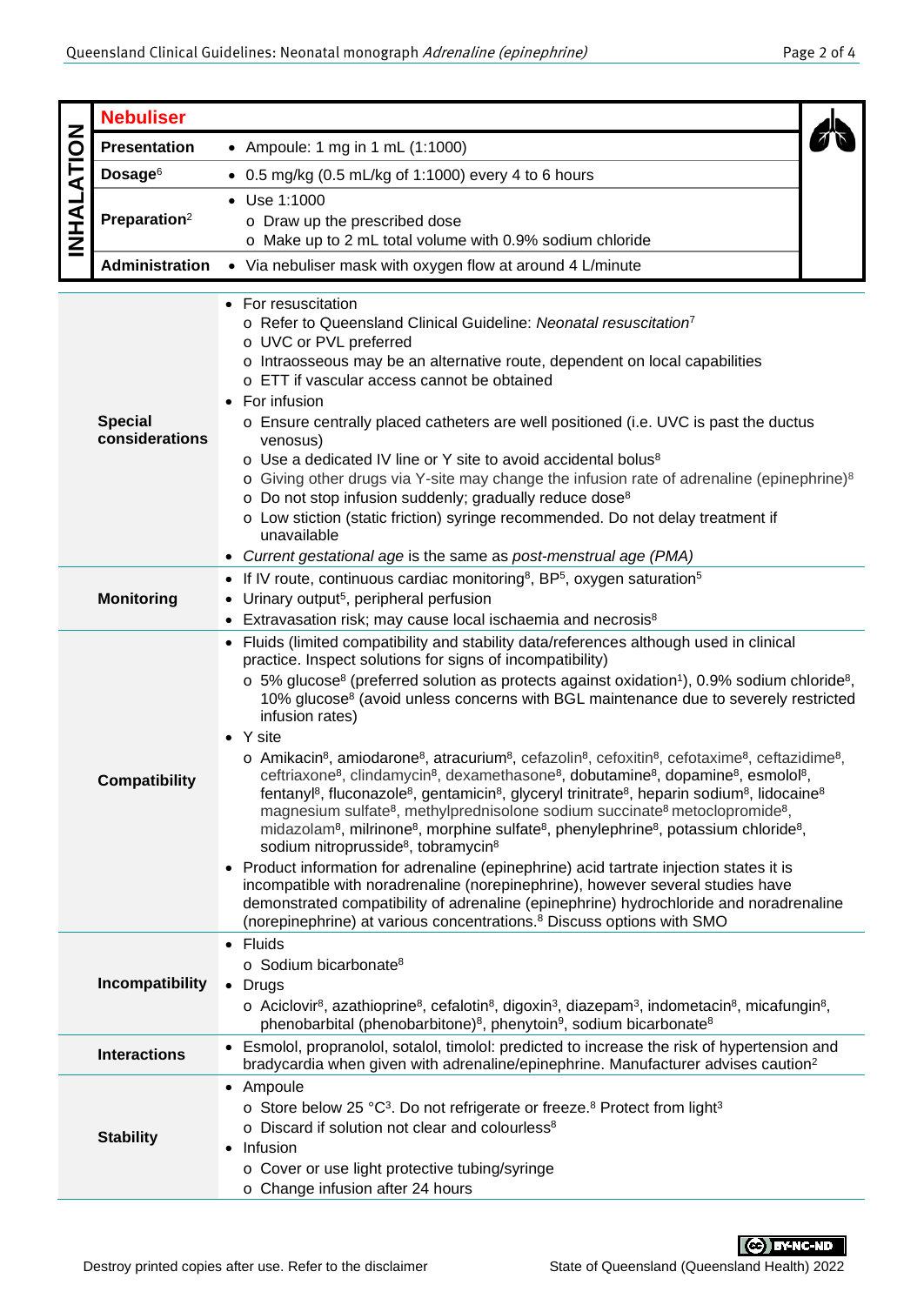|                      | • Blood pathology: severe metabolic acidosis (with prolonged use) <sup>10</sup> , hyperglycaemia <sup>1</sup> ,<br>hypokalemia <sup>2</sup> |
|----------------------|---------------------------------------------------------------------------------------------------------------------------------------------|
| Side effects         | • Circulatory: tachycardia <sup>1</sup> , arrhythmias <sup>1</sup> , hypertension <sup>1</sup>                                              |
|                      | • Nervous: restlessness, tremor <sup>10</sup>                                                                                               |
|                      | • Urinary; renal necrosis (with prolonged use or higher doses <sup>1</sup> )                                                                |
|                      | • Sympathomimetic acting on both alpha and beta adrenergic receptors (most potent alpha<br>receptor activator) $3$                          |
| <b>Actions</b>       | o Increases systolic BP and relaxes bronchial spasm <sup>10</sup>                                                                           |
|                      | • Onset of action is 1–2 minutes; duration of effect is short and half-life is 5 minutes <sup>8</sup>                                       |
| <b>Abbreviations</b> | BP: blood pressure, ETT: endotracheal tube, IV: intravenous, PVL: peripheral venous line,                                                   |
|                      | SMO: most senior medical officer, UVC: umbilical venous catheter                                                                            |
| <b>Keywords</b>      | Adrenaline, neonatal resuscitation, cardiac arrest, anaphylactic shock, anaphylaxis,<br>sympathomimetic                                     |

The Queensland Clinical Guideline *Neonatal Medicines* is integral to and should be read in conjunction with this monograph. Refer to the disclaimer. Destroy all printed copies of this monograph after use.

#### **Quick Guide: adrenaline 1:10,000 IV injection during resuscitation**

| $\overline{0}$ | <b>Current gest age (weeks)</b> | Dose: 0.03 mg/kg IV | <b>Frequency</b>                                                       |  |
|----------------|---------------------------------|---------------------|------------------------------------------------------------------------|--|
| ÷.<br>മ        | Less than 26+6                  | $0.1 \text{ mL}$    | Every 2-3 minutes while heart rate                                     |  |
| $\frac{1}{2}$  | $27+0-37+6$                     | $0.25$ mL           | less than 60 bpm<br>(despite adequate ventilation and<br>compressions) |  |
|                | $38+0-43$                       | $0.5$ mL            | Follow with 0.9% sodium chloride 2 mL IV flush                         |  |

#### **Quick Guide: adrenaline 1:10,000 IV infusion**

|                           | <b>Infusion</b><br>strength | Dose:                              | <b>Diluent</b><br>(concentration)                                        | Dose at<br>0.1 mL/hour      | Dose at<br>1 mL/hour       | Rate at<br>(maximum dose)                 |
|---------------------------|-----------------------------|------------------------------------|--------------------------------------------------------------------------|-----------------------------|----------------------------|-------------------------------------------|
| :10,000<br>듷<br>ã<br>ਟ੍ਰੋ | Single<br>strength          | $0.3$ mg/kg<br>$(3 \text{ mL/kg})$ | Make up to 50 mL total<br>volume with 5% glucose<br>(6 microgram/kg/mL)  | 0.01<br>microgram/kg/minute | 0.1<br>microgram/kg/minute | 15 mL/hour<br>(1.5 microgram/kg/minute)   |
|                           | Double<br>strength          | $0.6$ mg/kg<br>$(6 \text{ mL/kg})$ | Make up to 50 mL total<br>volume with 5% glucose<br>(12 microgram/kg/mL) | 0.02<br>microgram/kg/minute | 0.2<br>microgram/kg/minute | 7.5 mL/hour<br>(1.5 microgram/kg/minute)  |
|                           | Quad<br>strength            | $1.2 \text{ mg/kg}$<br>(12 mL/kg)  | Make up to 50 mL total<br>volume with 5% glucose<br>(24 microgram/kg/mL) | 0.04<br>microgram/kg/minute | 0.4<br>microgram/kg/minute | 3.75 mL/hour<br>(1.5 microgram/kg/minute) |